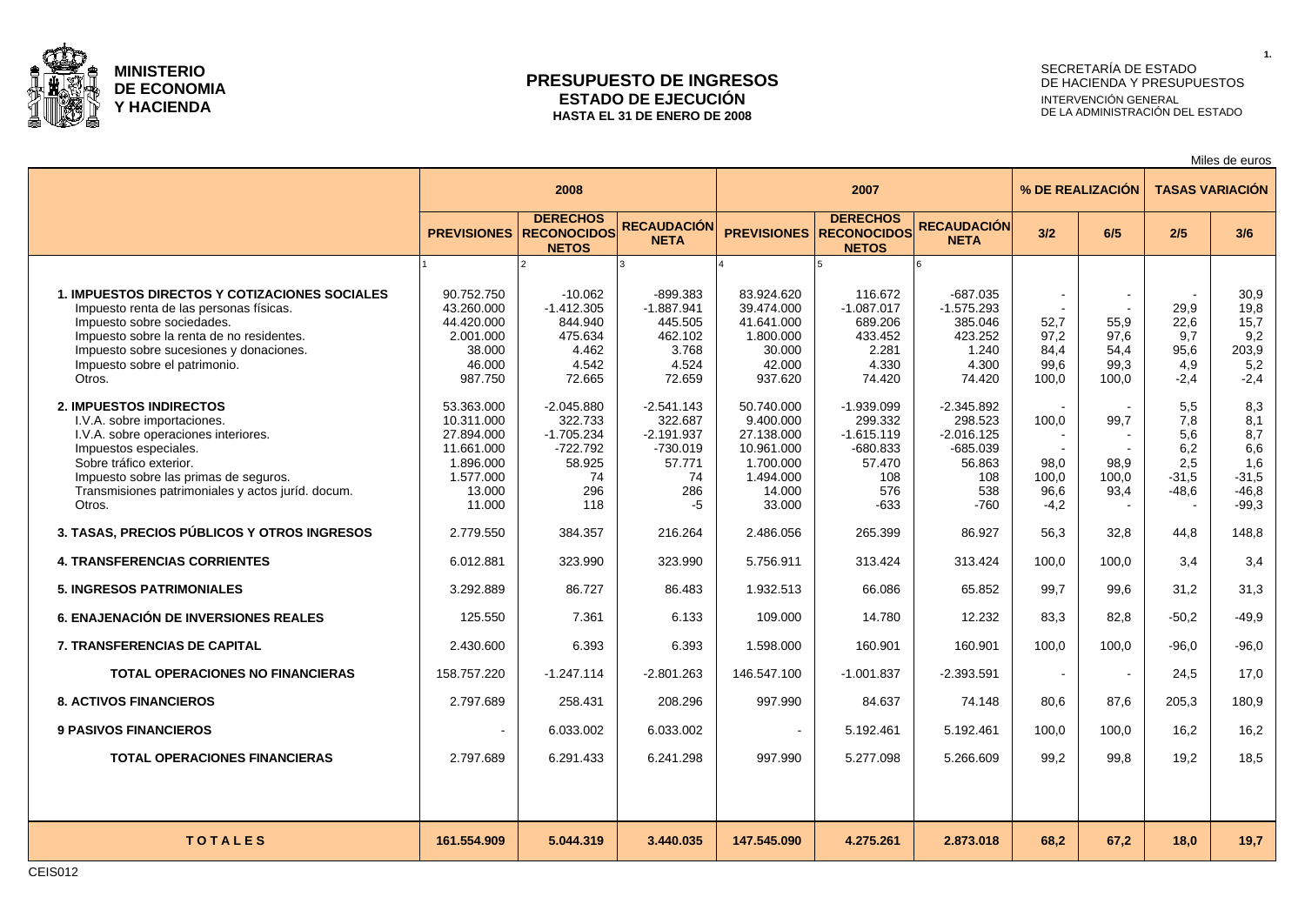

### **PRESUPUESTO DE GASTOS MODIFICACIONES DE CREDITO. SECCIONES HASTA EL 31 DE ENERO DE 2008**

# SECRETARÍA DE ESTADO DE HACIENDA Y PRESUPUESTOS INTERVENCIÓN GENERAL DE LA ADMINISTRACIÓN DEL ESTADO

Miles de euros

|                                       | <b>CREDITOS</b><br><b>INICIALES</b> | <b>EXTRAORD.</b><br><b>Y SUPLEMENT.</b> | <b>AMPLIABLES</b> | <b>TRANSFEREN.</b> | <b>INCORPORADOS</b> | <b>GENERADOS</b><br><b>POR INGRESOS</b> | <b>ANULACIONES</b><br><b>Y OTROS</b> | <b>CREDITOS</b><br><b>TOTALES</b> |
|---------------------------------------|-------------------------------------|-----------------------------------------|-------------------|--------------------|---------------------|-----------------------------------------|--------------------------------------|-----------------------------------|
|                                       |                                     |                                         |                   |                    |                     |                                         |                                      |                                   |
| CASA DE SU MAJESTAD EL REY            | 8.663                               |                                         |                   |                    |                     |                                         |                                      | 8.663                             |
| <b>CORTES GENERALES</b>               | 232.529                             |                                         |                   |                    |                     |                                         |                                      | 232.529                           |
| <b>TRIBUNAL DE CUENTAS</b>            | 57.163                              |                                         |                   |                    |                     |                                         |                                      | 57.163                            |
| <b>TRIBUNAL CONSTITUCIONAL</b>        | 26.269                              |                                         |                   |                    |                     |                                         |                                      | 26.269                            |
| CONSEJO DE ESTADO                     | 11.748                              |                                         |                   |                    |                     |                                         |                                      | 11.748                            |
| DEUDA PÚBLICA                         | 51.114.511                          |                                         |                   |                    |                     |                                         |                                      | 51.114.511                        |
| <b>CLASES PASIVAS</b>                 | 9.285.977                           |                                         |                   |                    |                     |                                         |                                      | 9.285.977                         |
| CONSEJO GENERAL DEL PODER JUDICIAL    | 72.867                              |                                         |                   |                    |                     |                                         |                                      | 72.867                            |
| ASUNTOS EXTERIORES Y DE COOPERACIÓN   | 3.414.340                           |                                         |                   |                    |                     |                                         |                                      | 3.414.340                         |
| <b>JUSTICIA</b>                       | 1.522.980                           |                                         |                   |                    |                     |                                         |                                      | 1.522.980                         |
| <b>DEFENSA</b>                        | 8.494.113                           |                                         |                   |                    |                     |                                         |                                      | 8.494.113                         |
| <b>ECONOMIA Y HACIENDA</b>            | 5.042.118                           |                                         |                   |                    |                     |                                         |                                      | 5.042.118                         |
| <b>INTERIOR</b>                       | 8.223.397                           |                                         |                   |                    |                     |                                         |                                      | 8.223.397                         |
| <b>FOMENTO</b>                        | 12.347.391                          |                                         |                   |                    |                     |                                         |                                      | 12.347.391                        |
| <b>EDUCACION Y CIENCIA</b>            | 6.710.878                           |                                         |                   |                    |                     |                                         |                                      | 6.710.878                         |
| TRABAJO Y ASUNTOS SOCIALES            | 7.854.875                           | 200.000                                 |                   |                    |                     | 1.007                                   |                                      | 8.055.882                         |
| INDUSTRIA, TURISMO Y COMERCIO         | 6.912.794                           |                                         |                   |                    |                     |                                         |                                      | 6.912.794                         |
| AGRICULTURA, PESCA Y ALIMENTACIÓN     | 1.939.635                           |                                         |                   |                    |                     |                                         |                                      | 1.939.635                         |
| ADMINISTRACIONES PÚBLICAS             | 653.087                             |                                         |                   |                    |                     |                                         |                                      | 653.087                           |
| <b>MEDIO AMBIENTE</b>                 | 2.905.844                           |                                         |                   |                    |                     |                                         |                                      | 2.905.844                         |
| <b>CULTURA</b>                        | 837.308                             |                                         |                   |                    |                     |                                         |                                      | 837.308                           |
| <b>PRESIDENCIA</b>                    | 285.638                             |                                         |                   |                    |                     | 22                                      |                                      | 285.660                           |
| SANIDAD Y CONSUMO                     | 1.003.053                           |                                         |                   |                    |                     |                                         |                                      | 1.003.053                         |
| <b>VIVIENDA</b>                       | 1.382.618                           |                                         |                   |                    |                     |                                         |                                      | 1.382.618                         |
| <b>GASTOS DE DIVERSOS MINISTERIOS</b> | 2.231.534                           |                                         |                   |                    |                     |                                         |                                      | 2.231.534                         |
| <b>ENTES TERRITORIALES</b>            | 52.437.366                          |                                         |                   |                    |                     |                                         |                                      | 52.437.366                        |
| FONDO DE COMPENSACIÓN INTERTERRIT.    | 1.337.981                           |                                         |                   |                    |                     |                                         |                                      | 1.337.981                         |
| RELACIONES FINANCIERAS CON LA U. E.   | 12.423.100                          |                                         |                   |                    |                     |                                         |                                      | 12.423.100                        |
| FONDO DE CONTINGENCIA                 | 3.051.214                           |                                         |                   |                    |                     |                                         |                                      | 3.051.214                         |
| <b>TOTALES</b>                        | 201.820.991                         | 200.000                                 |                   |                    |                     | 1.029                                   |                                      | 202.022.020                       |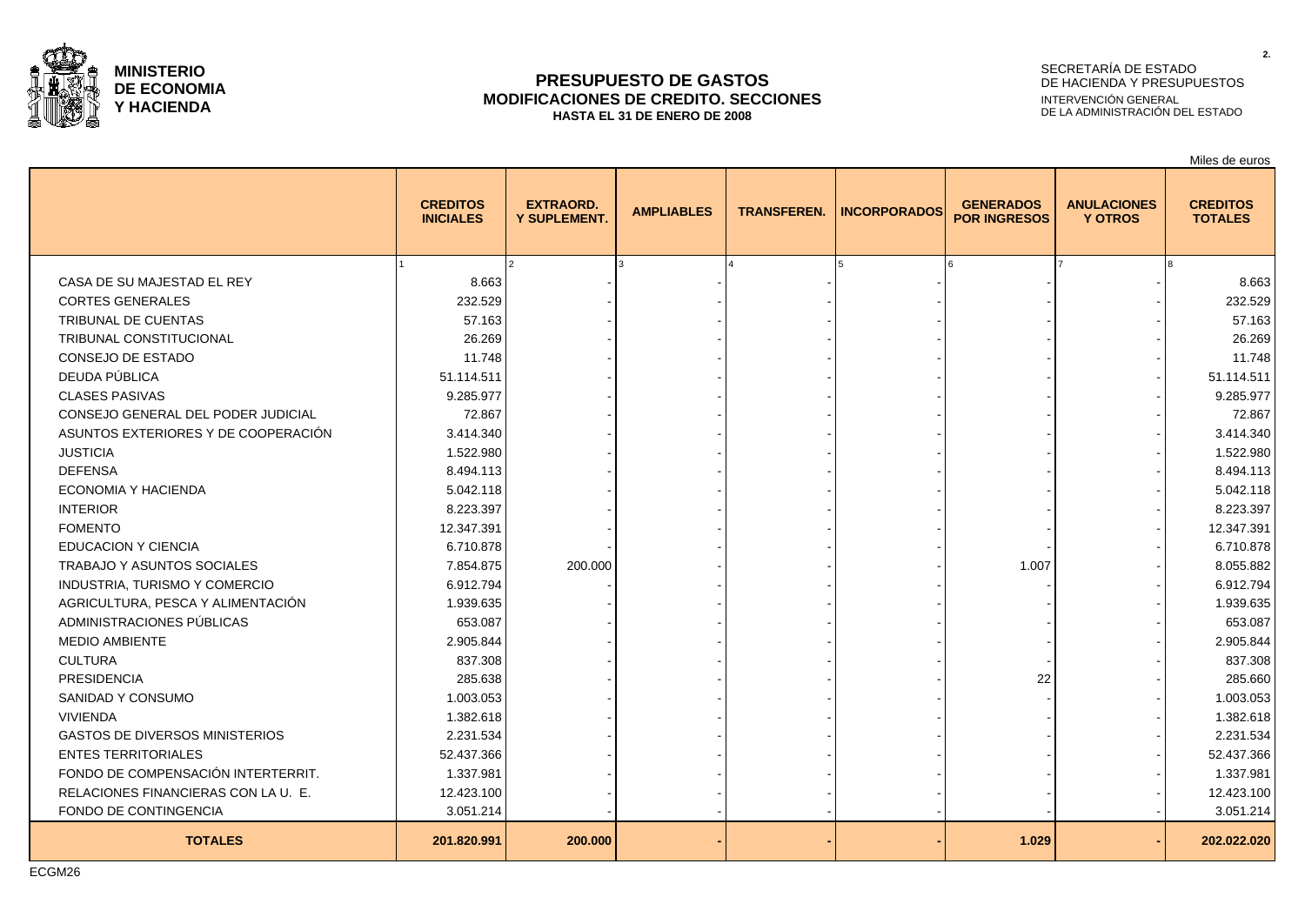

### **PRESUPUESTO DE GASTOS MODIFICACIONES DE CREDITO. CAPITULOS HASTA EL 31 DE ENERO DE 2008**

# SECRETARÍA DE ESTADO DE HACIENDA Y PRESUPUESTOS INTERVENCIÓN GENERAL DE LA ADMINISTRACIÓN DEL ESTADO

|                                                 |                                     |                                  |                   |           |                                 |                                         |                                      | Miles de euros                    |
|-------------------------------------------------|-------------------------------------|----------------------------------|-------------------|-----------|---------------------------------|-----------------------------------------|--------------------------------------|-----------------------------------|
|                                                 | <b>CREDITOS</b><br><b>INICIALES</b> | <b>EXTRAORD.</b><br>Y SUPLEMENT. | <b>AMPLIABLES</b> |           | <b>TRANSFEREN. INCORPORADOS</b> | <b>GENERADOS</b><br><b>POR INGRESOS</b> | <b>ANULACIONES</b><br><b>Y OTROS</b> | <b>CREDITOS</b><br><b>TOTALES</b> |
|                                                 |                                     |                                  |                   |           |                                 |                                         |                                      |                                   |
| 1. GASTOS DE PERSONAL                           | 25.377.467                          |                                  |                   | $-10.752$ |                                 |                                         |                                      | 25.366.715                        |
| 2. GASTOS CORRIENTES EN BIENES Y SERVICIOS      | 3.563.249                           |                                  |                   |           |                                 | 1.007                                   |                                      | 3.564.256                         |
| 3. GASTOS FINANCIEROS                           | 16.631.098                          |                                  |                   |           |                                 |                                         |                                      | 16.631.098                        |
| 4. TRANSFERENCIAS CORRIENTES                    | 83.371.962                          | 200.000                          |                   |           |                                 |                                         |                                      | 83.571.962                        |
| <b>TOTAL OPERACIONES CORRIENTES</b>             | 128.943.776                         | 200.000                          |                   | $-10.752$ |                                 | 1.007                                   |                                      | 129.134.031                       |
| 5. FONDO DE CONTINGENCIA Y OTROS IMPREVISTOS    | 3.099.910                           |                                  |                   |           |                                 |                                         |                                      | 3.099.910                         |
| TOTAL FONDO DE CONTINGENCIA Y OTROS IMPREVISTOS | 3.099.910                           |                                  |                   |           |                                 |                                         |                                      | 3.099.910                         |
| 6. INVERSIONES REALES                           | 10.588.275                          |                                  |                   | 10.752    |                                 |                                         |                                      | 10.599.027                        |
| 7. TRANSFERENCIAS DE CAPITAL                    | 9.699.144                           |                                  |                   |           |                                 |                                         |                                      | 9.699.144                         |
| TOTAL OPERACIONES DE CAPITAL                    | 20.287.419                          |                                  |                   | 10.752    |                                 |                                         |                                      | 20.298.171                        |
| TOTAL OPERACIONES NO FINANCIERAS                | 152.331.105                         | 200.000                          |                   |           |                                 | 1.007                                   |                                      | 152.532.112                       |
| 8. ACTIVOS FINANCIEROS                          | 14.981.282                          |                                  |                   |           |                                 | 22                                      |                                      | 14.981.304                        |
| 9. PASIVOS FINANCIEROS                          | 34.508.604                          |                                  |                   |           |                                 |                                         |                                      | 34.508.604                        |
| <b>TOTAL OPERACIONES FINANCIERAS</b>            | 49.489.886                          |                                  |                   |           |                                 | 22                                      |                                      | 49.489.908                        |
|                                                 |                                     |                                  |                   |           |                                 |                                         |                                      |                                   |
| <b>TOTALES</b>                                  | 201.820.991                         | 200.000                          |                   |           |                                 | 1.029                                   |                                      | 202.022.020                       |

ECGM25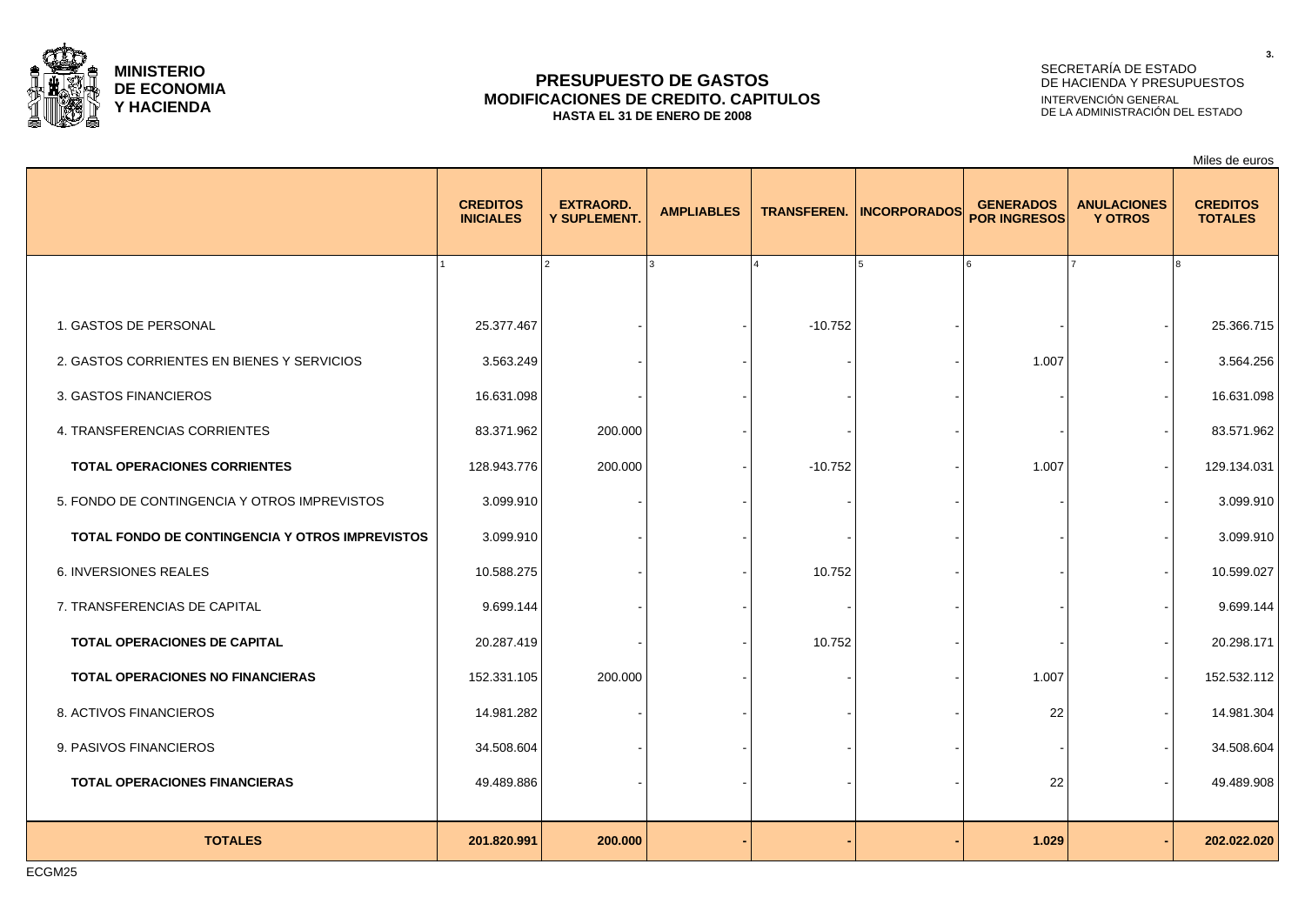

### **PRESUPUESTO DE GASTOS ESTADO DE EJECUCIÓN. SECCIONES HASTA EL 31 DE ENERO DE 2008**

# SECRETARÍA DE ESTADO DE HACIENDA Y PRESUPUESTOS INTERVENCIÓN GENERAL DE LA ADMINISTRACIÓN DEL ESTADO

|                                       |                                   |             | 2008                                 |                                   | 2007                              |                    |                                     |                                   | % DE REALIZACION |       |      |       |        | <b>TASAS DE</b><br><b>VARIACIÓN</b> |                 |
|---------------------------------------|-----------------------------------|-------------|--------------------------------------|-----------------------------------|-----------------------------------|--------------------|-------------------------------------|-----------------------------------|------------------|-------|------|-------|--------|-------------------------------------|-----------------|
|                                       | <b>CREDITOS</b><br><b>TOTALES</b> | COMPROMISOS | <b>OBLIGAC.</b><br><b>RECONOCID.</b> | <b>PAGOS</b><br><b>REALIZADOS</b> | <b>CREDITOS</b><br><b>TOTALES</b> | <b>COMPROMISOS</b> | <b>OBLIGAC.</b><br><b>RECONOCID</b> | <b>PAGOS</b><br><b>REALIZADOS</b> | 3/1              | 4/3   | 7/5  | 8/7   | 1/5    | 3/7                                 | 4/8             |
|                                       |                                   |             | $\mathbf{z}$                         |                                   | Iҕ                                | ١ĥ                 |                                     | I۶                                |                  |       |      |       |        |                                     |                 |
| CASA DE SU MAJESTAD EL REY            | 8.663                             | 8.663       | 2.166                                | 2.166                             | 8.290                             | 8.290              | 2.072                               | 2.072                             | 25,0             | 100,0 | 25,0 | 100,0 | 4,5    | 4,5                                 | 4,5             |
| <b>CORTES GENERALES</b>               | 232.529                           | 58.133      | 58.133                               | 58.133                            | 218.310                           | 54.576             | 54.576                              | 54.576                            | 25,0             | 100,0 | 25,0 | 100,0 | 6,5    | 6,5                                 | 6,5             |
| <b>TRIBUNAL DE CUENTAS</b>            | 57.163                            | 4.421       | 3.568                                | 3.264                             | 54.426                            | 4.837              | 3.069                               | 2.961                             | 6,2              | 91,5  | 5,6  | 96,5  | 5,0    | 16,3                                | 10,2            |
| <b>TRIBUNAL CONSTITUCIONAL</b>        | 26.269                            | 1.329       | 1.096                                | 1.094                             | 25.330                            | 1.496              | 1.053                               | 1.053                             | 4,2              | 99,8  | 4,2  | 100,0 | 3,7    | 4,1                                 | 3,9             |
| <b>CONSEJO DE ESTADO</b>              | 11.748                            | 667         | 512                                  | 512                               | 11.425                            | 721                | 495                                 | 495                               | 4,4              | 100,0 | 4,3  | 100,0 | 2,8    | 3,4                                 | 3,4             |
| DEUDA PÚBLICA                         | 51.114.511                        | 47.641.634  | 21.714.381                           | 21.696.988                        | 49.296.795                        | 44.954.086         | 6.076.142                           | 6.062.296                         | 42,5             | 99,9  | 12,3 | 99,8  | 3,7    | 257,4                               | 257,9           |
| <b>CLASES PASIVAS</b>                 | 9.285.977                         | 9.285.977   | 672.161                              | 672.160                           | 8.727.024                         | 8.727.024          | 629.887                             | 629.816                           | 7,2              | 100,0 | 7,2  | 100,0 | 6,4    | 6,7                                 | 6,7             |
| CONSEJO GENERAL DEL PODER JUDICIAL    | 72.867                            | 11.054      | 2.353                                | 2.353                             | 68.998                            | 9.463              | 2.309                               | 2.185                             | 3,2              | 100,0 | 3,3  | 94,6  | 5,6    | 1,9                                 | 7,7             |
| ASUNTOS EXTERIORES Y DE COOPERACIÓN   | 3.414.340                         | 138.690     | 104.211                              | 18.325                            | 2.238.496                         | 42.854             | 18.678                              | 17.961                            | 3,1              | 17,6  | 0,8  | 96,2  | 52,5   |                                     | 2,0             |
| <b>JUSTICIA</b>                       | 1.522.980                         | 1.265.361   | 86.677                               | 86.677                            | 1.411.838                         | 1.132.620          | 80.683                              | 80.683                            | 5,7              | 100,0 | 5,7  | 100,0 | 7,9    | 7,4                                 | 7,4             |
| <b>DEFENSA</b>                        | 8.494.113                         | 2.141.005   | 428.386                              | 416.148                           | 8.052.760                         | 1.816.278          | 406.882                             | 400.670                           | 5,0              | 97,1  | 5,1  | 98,5  | 5,5    | 5,3                                 | 3,9             |
| <b>ECONOMIA Y HACIENDA</b>            | 5.042.118                         | 355.590     | 26.517                               | 26.493                            | 4.674.718                         | 1.526.272          | 38.656                              | 14.074                            | 0,5              | 99,9  | 0,8  | 36,4  | 7,9    | $-31,4$                             | 88,2            |
| <b>INTERIOR</b>                       | 8.223.397                         | 1.046.087   | 414.196                              | 410.195                           | 7.565.385                         | 867.606            | 386.384                             | 377.312                           | 5,0              | 99,0  | 5,1  | 97.7  | 8,7    | 7,2                                 | 8,7             |
| <b>FOMENTO</b>                        | 12.347.391                        | 8.524.018   | 51.414                               | 34.837                            | 11.578.819                        | 3.395.106          | 27.596                              | 19.471                            | 0,4              | 67,8  | 0,2  | 70,6  | 6,6    | 86,3                                | 78,9            |
| <b>EDUCACION Y CIENCIA</b>            | 6.710.878                         | 708.498     | 111.160                              | 31.249                            | 5.674.915                         | 630.851            | 30.786                              | 29.511                            | 1,7              | 28,1  | 0,5  | 95,9  | 18,3   | 261,1                               | 5,9             |
| <b>TRABAJO Y ASUNTOS SOCIALES</b>     | 8.055.882                         | 1.056.859   | 932.126                              | 572.742                           | 7.197.784                         | 989.383            | 947.740                             | 542.923                           | 11,6             | 61,4  | 13,2 | 57,3  | 11,9   | $-1,6$                              | 5,5             |
| INDUSTRIA, TURISMO Y COMERCIO         | 6.912.794                         | 1.468.983   | 11.163                               | 10.819                            | 7.060.379                         | 1.052.341          | 11.492                              | 10.857                            | 0,2              | 96,9  | 0,2  | 94,5  | $-2,1$ | $-2,9$                              | $-0,4$          |
| AGRICULTURA. PESCA Y ALIMENTACIÓN     | 1.939.635                         | 247.442     | 4.781                                | 4.775                             | 1.758.342                         | 248.772            | 4.144                               | 4.089                             | 0,2              | 99,9  | 0,2  | 98.7  | 10,3   | 15,4                                | 16,8            |
| ADMINISTRACIONES PÚBLICAS             | 653.087                           | 123.936     | 21.607                               | 19.434                            | 611.335                           | 111.646            | 22.430                              | 22.398                            | 3,3              | 89,9  | 3,7  | 99.9  | 6,8    | $-3.7$                              | $-13,2$         |
| <b>MEDIO AMBIENTE</b>                 | 2.905.844                         | 1.064.794   | 8.329                                | 8.329                             | 2.542.763                         | 899.228            |                                     |                                   | 0,3              | 100,0 |      |       | 14,3   |                                     |                 |
| <b>CULTURA</b>                        | 837.308                           | 42.014      | 4.926                                | 4.202                             | 752.808                           | 16.312             | 5.476                               | 5.476                             | 0,6              | 85,3  | 0,7  | 100,0 | 11,2   | $-10,0$                             | $-23,3$         |
| <b>PRESIDENCIA</b>                    | 285.660                           | 178.817     | 13.717                               | 4.259                             | 275.178                           | 173.934            | 13.803                              | 4.232                             | 4,8              | 31,0  | 5,0  | 30,7  | 3,8    | $-0,6$                              | 0,6             |
| SANIDAD Y CONSUMO                     | 1.003.053                         | 599.268     | 3.033                                | 3.014                             | 873.609                           | 452.740            | 3.138                               | 3.061                             | 0,3              | 99,4  | 0,4  | 97,5  | 14,8   | $-3,3$                              | $-1,5$          |
| <b>VIVIENDA</b>                       | 1.382.618                         | 61.037      | 888                                  | 888                               | 1.254.770                         | 44.049             | 832                                 | 831                               | 0,1              | 100,0 | 0,1  | 99,9  | 10,2   | 6,7                                 | 6,9             |
| <b>GASTOS DE DIVERSOS MINISTERIOS</b> | 2.231.534                         | 85.005      |                                      |                                   | 2.317.146                         | 82.321             |                                     |                                   |                  |       |      |       | $-3,7$ |                                     |                 |
| <b>ENTES TERRITORIALES</b>            | 52.437.366                        | 47.794.734  | 3.977.808                            | 3.977.764                         | 48.415.492                        | 44.927.859         | 3.735.757                           | 3.735.757                         | 7,6              | 100,0 | 7,7  | 100,0 | 8,3    | 6,5                                 | 6,5             |
| FONDO DE COMPENSACIÓN INTERTERRIT.    | 1.337.981                         |             |                                      |                                   | 1.237.598                         |                    |                                     |                                   |                  |       |      |       | 8,1    |                                     |                 |
| RELACIONES FINANCIERAS CON LA U. E.   | 12.423.100                        | 438.067     | 438.067                              |                                   | 11.654.150                        |                    |                                     |                                   | 3,5              |       |      |       | 6,6    |                                     |                 |
| <b>FONDO DE CONTINGENCIA</b>          | 3.051.214                         |             |                                      |                                   | 2.858.514                         |                    |                                     |                                   |                  |       |      |       | 6,7    |                                     |                 |
| <b>TOTALES</b>                        | 202.022.020                       | 124.352.083 | 29.093.376                           | 28.066.820                        | 188.417.397                       | 112.170.665        | 12,504.080                          | 12.024.760                        | 14,4             | 96.5  | 6.6  | 96.2  |        |                                     | 7,2 132,7 133,4 |

ECGS007

**4.**

Miles de euros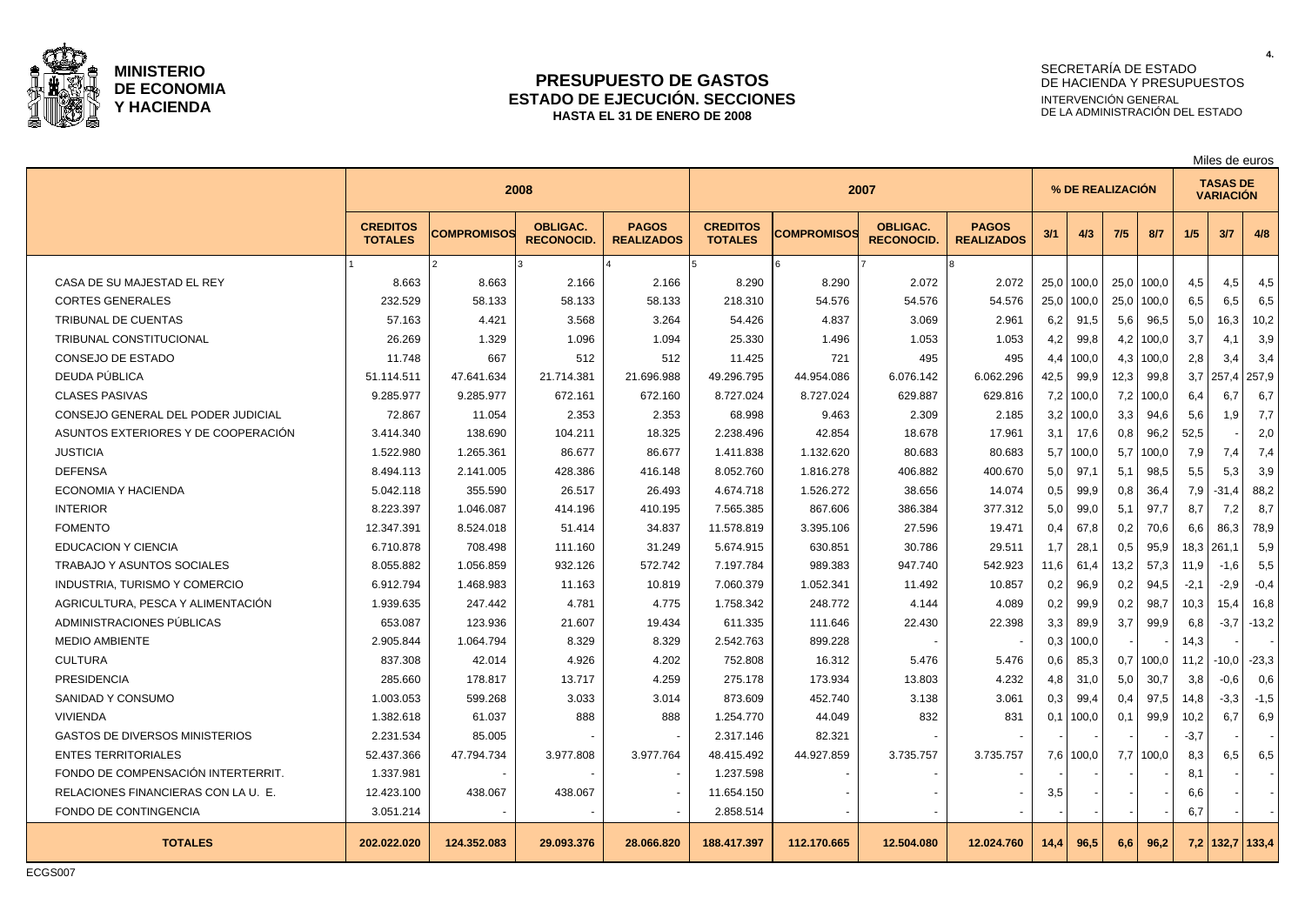

### **PRESUPUESTO DE GASTOS ESTADO DE EJECUCIÓN. CAPÍTULOS HASTA EL 31 DE ENERO DE 2008**

# SECRETARÍA DE ESTADO DE HACIENDA Y PRESUPUESTOS INTERVENCIÓN GENERAL DE LA ADMINISTRACIÓN DEL ESTADO

Miles de euros

|                                                |                                   | 2008        |                                      |                                   |                                   | 2007        |                                     |                                   |      |                | % DE REALIZACIÓN |              |      | <b>TASAS DE</b><br><b>VARIACIÓN</b> |             |
|------------------------------------------------|-----------------------------------|-------------|--------------------------------------|-----------------------------------|-----------------------------------|-------------|-------------------------------------|-----------------------------------|------|----------------|------------------|--------------|------|-------------------------------------|-------------|
|                                                | <b>CREDITOS</b><br><b>TOTALES</b> | COMPROMISOS | <b>OBLIGAC.</b><br><b>RECONOCID.</b> | <b>PAGOS</b><br><b>REALIZADOS</b> | <b>CREDITOS</b><br><b>TOTALES</b> | COMPROMISOS | <b>OBLIGAC.</b><br><b>RECONOCID</b> | <b>PAGOS</b><br><b>REALIZADOS</b> | 3/1  | 4/3            | 7/5              | 8/7          | 1/5  | 3/7                                 | 4/8         |
|                                                |                                   |             |                                      |                                   |                                   |             |                                     |                                   |      |                |                  |              |      |                                     |             |
| 1. GASTOS DE PERSONAL                          | 25.366.715                        | 10.952.870  | 1.684.825                            | 1.679.266                         | 23.686.200                        | 10.216.633  | 1.573.864                           | 1.533.394                         |      | 6.6 99.7       | 6,6              | 97,4         | 7,1  | 7,1                                 | 9,5         |
| 2. GASTOS CORRIENTES EN BIENES Y SERVICIOS     | 3.564.256                         | 1.169.062   | 25.478                               | 21.173                            | 3.431.347                         | 867.657     | 21.856                              | 18.585                            | 0,7  | 83,1           | 0,6              | 85,0         | 3,9  | $16,6$   13,9                       |             |
| 3. GASTOS FINANCIEROS                          | 16.631.098                        | 15.131.735  | 5.742.178                            | 5.724.785                         | 15.946.029                        | 14.585.832  | 5.076.380                           | 5.062.379                         |      | 34,5 99,7 31,8 |                  | 99,7         | 4,3  | $13,1$   13,1                       |             |
| 4. TRANSFERENCIAS CORRIENTES                   | 83.571.962                        | 50.895.854  | 5.622.984                            | 4.644.624                         | 77.338.418                        | 48.077.784  | 4.787.168                           | 4.377.274                         | 6,7  | 82,6           | 6,2              | 91,4         | 8,1  | 17,5                                | 6.1         |
| <b>TOTAL OPERACIONES CORRIENTES</b>            | 129.134.031                       | 78.149.521  | 13.075.465                           | 12.069.848                        | 120.401.994                       | 73.747.906  | 11.459.268                          | 10.991.632                        |      | $10,1$ 92,3    |                  | $9,5$ 95,9   | 7,3  | 14,1                                | 9,8         |
| 5. FDO. DE CONTINGENCIA Y OTROS IMPREV.        | 3.099.910                         |             |                                      |                                   | 3.028.164                         |             |                                     |                                   |      |                |                  |              | 2,4  |                                     | $\sim$      |
| <b>TOTAL FDO. CONTINGENCIA Y OTROS IMPREV.</b> | 3.099.910                         |             |                                      |                                   | 3.028.164                         |             |                                     |                                   |      |                |                  |              | 2,4  |                                     | $\sim$      |
| <b>6. INVERSIONES REALES</b>                   | 10.599.027                        | 7.265.537   | 1.531                                | 1.373                             | 9.956.260                         | 5.574.534   | 10.706                              | 2.847                             |      | 89,7           | 0,1              | 26,6         |      | $6.5$ -85,7 -51,8                   |             |
| 7. TRANSFERENCIAS DE CAPITAL                   | 9.699.144                         | 1.520.337   | 44.095                               | 23.342                            | 9.541.021                         | 1.536.299   | 34.026                              | 30.237                            |      | $0,5$ 52,9     | 0,4              | 88.9         | 1,7  | $29.6$ -22.8                        |             |
| <b>TOTAL OPERACIONES DE CAPITAL</b>            | 20.298.171                        | 8.785.874   | 45.626                               | 24.715                            | 19.497.281                        | 7.110.833   | 44.732                              | 33.084                            |      | $0.2$ 54.2     | 0,2              | 74.0         | 4.1  |                                     | $2,0$ -25,3 |
| <b>TOTAL OPERACIONES NO FINANCIERAS</b>        | 152.532.112                       | 86.935.395  | 13.121.091                           | 12.094.563                        | 142.927.439                       | 80.858.739  | 11.504.000                          | 11.024.716                        |      | $8,6$ 92,2     | 8,0              | 95,8         | 6,7  | 14,1                                | 9,7         |
| 8. ACTIVOS FINANCIEROS                         | 14.981.304                        | 4.906.447   | 58                                   | 30                                | 12.112.068                        | 943.320     | 96                                  | 60                                |      | 51,7           |                  | 62,5         | 23,7 | $-39.6$ $-50.0$                     |             |
| 9. PASIVOS FINANCIEROS                         | 34.508.604                        | 32.510.241  | 15.972.227                           | 15.972.227                        | 33.377.890                        | 30.368.606  | 999.984                             | 999.984                           |      | 46,3 100,0     |                  | $3.0\,100.0$ | 3,4  |                                     | $\sim$      |
| <b>TOTAL OPERACIONES FINANCIERAS</b>           | 49.489.908                        | 37.416.688  | 15.972.285                           | 15.972.257                        | 45.489.958                        | 31.311.926  | 1.000.080                           | 1.000.044                         |      | 32,3 100,0     |                  | $2,2$ 100,0  | 8,8  |                                     |             |
| <b>TOTALES</b>                                 | 202.022.020                       | 124.352.083 | 29.093.376                           | 28.066.820                        | 188.417.397                       | 112.170.665 | 12.504.080                          | 12.024.760                        | 14.4 | 96,5           | 6.6              | 96.2         |      | 7,2 132,7 133,4                     |             |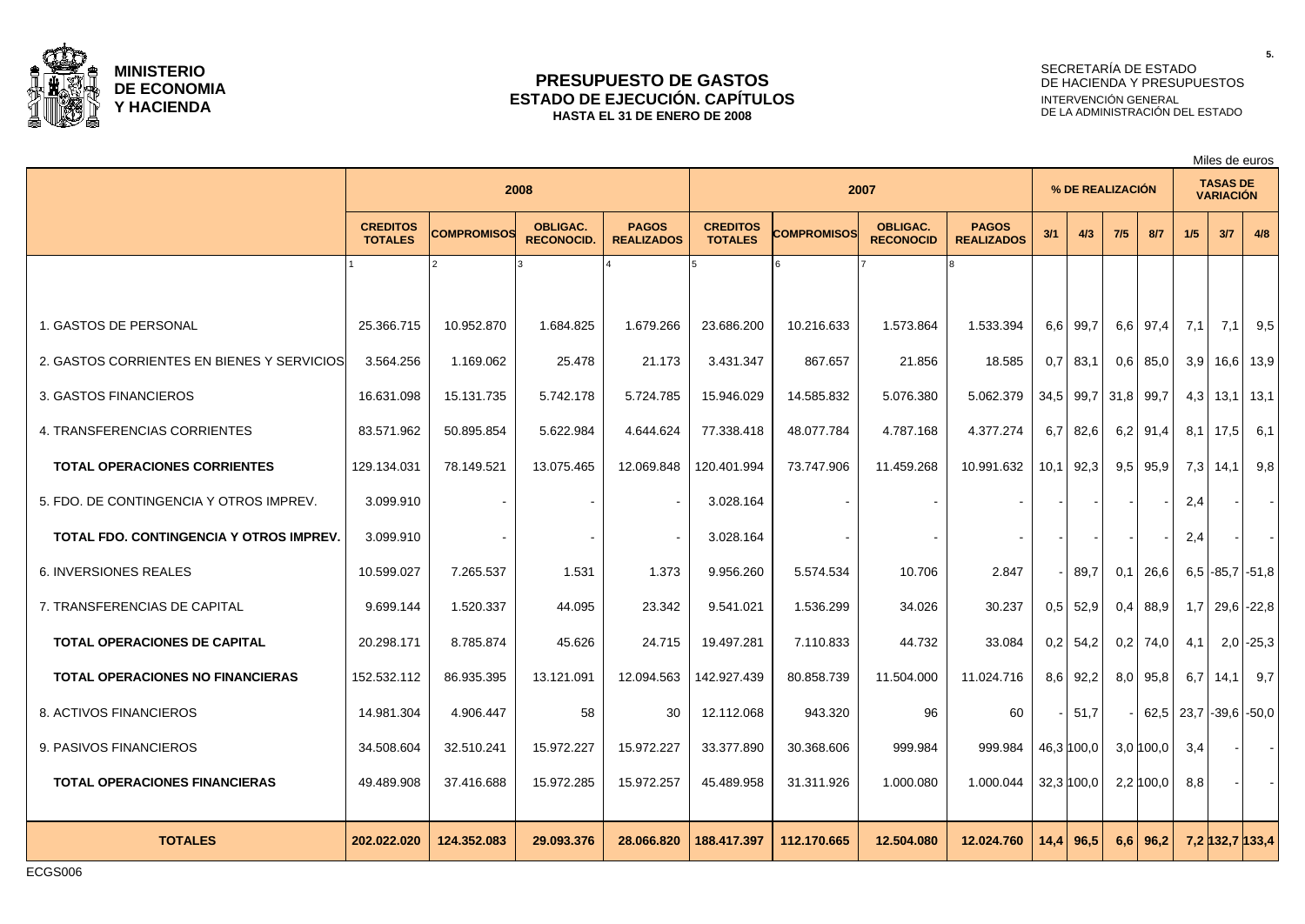

### **PRESUPUESTO DE GASTOS EJECUCIÓN CAPÍTULO 6: INVERSIONES REALES. SECCIONES HASTA EL 31 DE ENERO DE 2008**

# SECRETARÍA DE ESTADO DE HACIENDA Y PRESUPUESTOS INTERVENCIÓN GENERAL DE LA ADMINISTRACIÓN DEL ESTADO

|                                       | 2008                              |                    |                                           | 2007                              |                                   |                    |                                           | % DE REALIZACIÓN                  |          |          |          |          |                      | <b>TASAS DE</b><br><b>VARIACIÓN</b> |         |         |         |
|---------------------------------------|-----------------------------------|--------------------|-------------------------------------------|-----------------------------------|-----------------------------------|--------------------|-------------------------------------------|-----------------------------------|----------|----------|----------|----------|----------------------|-------------------------------------|---------|---------|---------|
|                                       | <b>CREDITOS</b><br><b>TOTALES</b> | <b>COMPROMISOS</b> | <b>OBLIGACIONES</b><br><b>RECONOCIDAS</b> | <b>PAGOS</b><br><b>REALIZADOS</b> | <b>CREDITOS</b><br><b>TOTALES</b> | <b>COMPROMISOS</b> | <b>OBLIGACIONES</b><br><b>RECONOCIDAS</b> | <b>PAGOS</b><br><b>REALIZADOS</b> | %<br>2/1 | %<br>3/1 | %<br>4/3 | %<br>6/5 | $\frac{9}{6}$<br>7/5 | %<br>8/7                            | 1/5     | 3/7     | 4/8     |
|                                       |                                   |                    |                                           |                                   |                                   |                    |                                           |                                   |          |          |          |          |                      |                                     |         |         |         |
| CASA DE SU MAJESTAD EL REY            |                                   |                    |                                           |                                   |                                   |                    |                                           |                                   |          |          |          |          |                      |                                     |         |         |         |
| <b>CORTES GENERALES</b>               | 5.272                             | 1.318              | 1.318                                     | 1.318                             | 9.230                             | 2.307              | 2.307                                     | 2.307                             | 25,0     | 25,0     | 100,0    | 25,0     | 25,0                 | 100,0                               | $-42.9$ | -42,9   | $-42,9$ |
| TRIBUNAL DE CUENTAS                   | 1.115                             | $\overline{2}$     | $\overline{2}$                            | $\mathbf 1$                       | 970                               | 15                 | 15                                        |                                   | 0,2      | 0,2      | 50,0     | 1,5      | 1,5                  |                                     | 14,9    | $-86,7$ |         |
| TRIBUNAL CONSTITUCIONAL               | 1.379                             | 44                 |                                           |                                   | 1.874                             |                    |                                           |                                   | 3,2      |          |          |          |                      |                                     | $-26,4$ |         |         |
| CONSEJO DE ESTADO                     | 390                               |                    |                                           |                                   | 390                               |                    |                                           |                                   |          |          |          |          |                      |                                     |         |         |         |
| DEUDA PÚBLICA                         |                                   |                    |                                           |                                   |                                   |                    |                                           |                                   |          |          |          |          |                      |                                     |         |         |         |
| <b>CLASES PASIVAS</b>                 |                                   |                    |                                           |                                   |                                   |                    |                                           |                                   |          |          |          |          |                      |                                     |         |         |         |
| CONSEJO GENERAL DEL PODER JUDICIAL    | 5.276                             | 922                |                                           |                                   | 5.603                             | 964                |                                           |                                   | 17,5     |          |          | 17,2     |                      |                                     | $-5,8$  |         |         |
| ASUNTOS EXTERIORES Y DE COOPERACIÓN   | 50.188                            | 11.152             |                                           |                                   | 44.830                            | 2.878              | Δ                                         | $\overline{4}$                    | 22,2     |          |          | 6,4      | $\sim$               | 100,0                               | 12,0    |         |         |
| <b>JUSTICIA</b>                       | 109.145                           | 51.724             |                                           |                                   | 88.023                            | 37.716             |                                           |                                   | 47,4     |          |          | 42,8     |                      |                                     | 24,0    |         |         |
| <b>DEFENSA</b>                        | 2.038.257                         | 1.405.783          |                                           | $\overline{a}$                    | 1.970.418                         | 1.172.237          |                                           |                                   | 69,0     |          |          | 59,5     |                      |                                     | 3,4     |         |         |
| ECONOMIA Y HACIENDA                   | 88.585                            | 34.783             | 5                                         | $\sim$                            | 82.576                            | 34.858             |                                           |                                   | 39,3     |          |          | 42,2     |                      |                                     | 7,3     |         |         |
| <b>INTERIOR</b>                       | 490.590                           | 194.066            |                                           |                                   | 472.899                           | 154.034            |                                           |                                   | 39,6     |          |          | 32,6     |                      |                                     | 3,7     |         |         |
| <b>FOMENTO</b>                        | 5.455.062                         | 4.255.756          | 178                                       | 54                                | 5.221.175                         | 3.060.098          | 8.369                                     | 536                               | 78,0     |          | 30,3     | 58,6     | 0,2                  | 6,4                                 | 4,5     | $-97.9$ | $-89.9$ |
| <b>EDUCACION Y CIENCIA</b>            | 43.345                            | 15.666             |                                           |                                   | 40.919                            | 11.644             |                                           |                                   | 36,1     |          |          | 28,5     |                      |                                     | 5,9     |         |         |
| TRABAJO Y ASUNTOS SOCIALES            | 26.918                            | 6.153              |                                           | $\overline{\phantom{a}}$          | 24.905                            | 5.094              |                                           |                                   | 22,9     |          |          | 20,5     |                      |                                     | 8,1     |         |         |
| INDUSTRIA, TURISMO Y COMERCIO         | 85.053                            | 28.004             | 4                                         | $\overline{a}$                    | 79.900                            | 25.163             | 10                                        |                                   | 32,9     |          |          | 31,5     |                      |                                     | 6,4     | $-60,0$ |         |
| AGRICULTURA, PESCA Y ALIMENTACIÓN     | 328.357                           | 153.112            |                                           | $\overline{a}$                    | 305.694                           | 147.127            |                                           |                                   | 46,6     |          |          | 48,1     |                      |                                     | 7,4     |         |         |
| ADMINISTRACIONES PÚBLICAS             | 81.194                            | 17.825             |                                           | $\overline{a}$                    | 59.153                            |                    |                                           |                                   | 22,0     |          |          |          |                      |                                     | 37,3    |         |         |
| <b>MEDIO AMBIENTE</b>                 | 1.533.216                         | 971.385            |                                           | $\overline{\phantom{a}}$          | 1.310.864                         | 833.588            |                                           |                                   | 63,4     |          |          | 63,6     |                      |                                     | 17,0    |         |         |
| <b>CULTURA</b>                        | 72.875                            | 20.964             | $\overline{2}$                            | $\overline{\phantom{a}}$          | 67.429                            | 9.693              |                                           |                                   | 28,8     |          |          | 14,4     |                      |                                     | 8,1     |         |         |
| PRESIDENCIA                           | 13.383                            | 2.038              | 22                                        | $\overline{a}$                    | 13.259                            | 307                |                                           |                                   | 15,2     | 0,2      |          | 2,3      |                      |                                     | 0,9     |         |         |
| SANIDAD Y CONSUMO                     | 12.531                            | 1.037              |                                           | $\blacksquare$                    | 12.284                            | 551                |                                           |                                   | 8,3      |          |          | 4,5      |                      |                                     | 2,0     |         |         |
| <b>VIVIENDA</b>                       | 83.584                            | 48.017             |                                           | $\blacksquare$                    | 76.222                            | 36.476             |                                           |                                   | 57,4     |          |          | 47,9     |                      |                                     | 9,7     |         |         |
| <b>GASTOS DE DIVERSOS MINISTERIOS</b> | 73.312                            | 45.786             |                                           |                                   | 67.643                            | 39.784             |                                           |                                   | 62,5     |          |          | 58,8     |                      |                                     | 8,4     |         |         |
| <b>ENTES TERRITORIALES</b>            |                                   |                    |                                           |                                   |                                   |                    |                                           |                                   |          |          |          |          |                      |                                     |         |         |         |
| FONDO DE COMPENSACIÓN INTERTERRIT.    |                                   |                    |                                           |                                   |                                   |                    |                                           |                                   |          |          |          |          |                      |                                     |         |         |         |
| RELACIONES FINANCIERAS CON LA U. E.   |                                   |                    |                                           |                                   |                                   |                    |                                           |                                   |          |          |          |          |                      |                                     |         |         |         |
| FONDO DE CONTINGENCIA                 |                                   |                    |                                           |                                   |                                   |                    |                                           |                                   |          |          |          |          |                      |                                     |         |         |         |
| <b>TOTALES</b>                        | 10.599.027                        | 7.265.537          | 1.531                                     | 1.373                             | 9.956.260                         | 5.574.534          | 10.706                                    | 2.847                             | 68,5     |          | 89,7     | 56,0     | 0,1                  | 26,6                                | 6,5     | $-85,7$ | $-51,8$ |

Miles de euros

ECGM50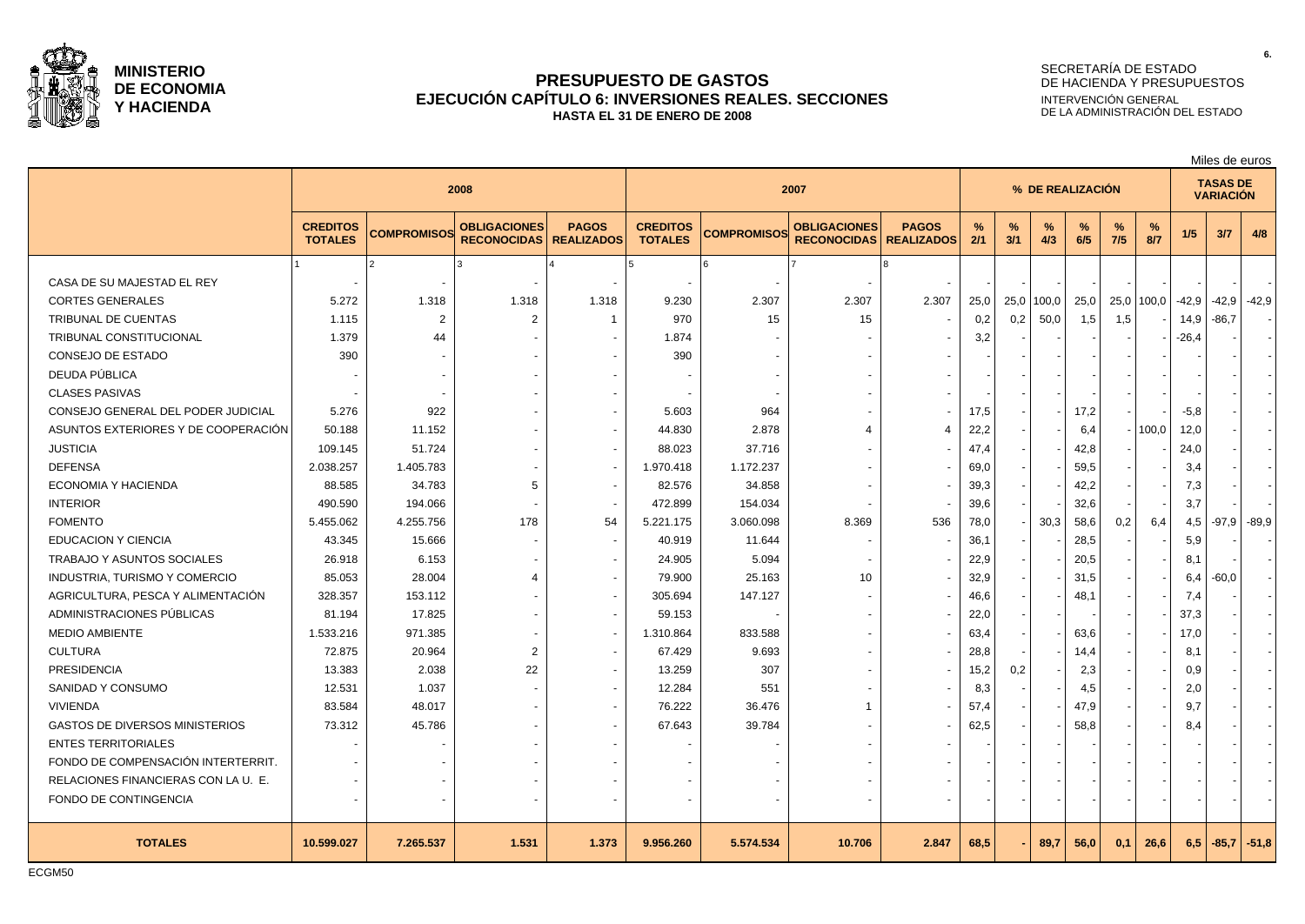

### **PRESUPUESTO DE GASTOS GASTOS DE CARÁCTER PLURIANUAL. SECCIONES HASTA EL 31 DE ENERO DE 2008**

# SECRETARÍA DE ESTADO DE HACIENDA Y PRESUPUESTOS INTERVENCIÓN GENERAL DE LA ADMINISTRACIÓN DEL ESTADO

|                                                                                                                                                                                                                                                                                                                                                                                                                                                                                                                                                                                                                                                                       | <b>RETENCIONES</b>                                                                                                                                                                                              | <b>AUTORIZACIONES</b>                                                                                                                                                                                      | <b>COMPROMISOS</b>                                                                                                                                                                                      |
|-----------------------------------------------------------------------------------------------------------------------------------------------------------------------------------------------------------------------------------------------------------------------------------------------------------------------------------------------------------------------------------------------------------------------------------------------------------------------------------------------------------------------------------------------------------------------------------------------------------------------------------------------------------------------|-----------------------------------------------------------------------------------------------------------------------------------------------------------------------------------------------------------------|------------------------------------------------------------------------------------------------------------------------------------------------------------------------------------------------------------|---------------------------------------------------------------------------------------------------------------------------------------------------------------------------------------------------------|
| CASA DE SU MAJESTAD EL REY<br><b>CORTES GENERALES</b><br>TRIBUNAL DE CUENTAS<br>TRIBUNAL CONSTITUCIONAL<br>CONSEJO DE ESTADO<br>DEUDA PÚBLICA<br><b>CLASES PASIVAS</b><br>CONSEJO GENERAL DEL PODER JUDICIAL<br>ASUNTOS EXTERIORES Y DE COOPERACIÓN<br><b>JUSTICIA</b><br><b>DEFENSA</b><br>ECONOMÍA Y HACIENDA<br><b>INTERIOR</b><br><b>FOMENTO</b><br>EDUCACIÓN Y CIENCIA<br><b>TRABAJO Y ASUNTOS SOCIALES</b><br>INDUSTRIA, TURISMO Y COMERCIO<br>AGRICULTURA, PESCA Y ALIMENTACIÓN<br>ADMINISTRACIONES PÚBLICAS<br><b>MEDIO AMBIENTE</b><br><b>CULTURA</b><br><b>PRESIDENCIA</b><br>SANIDAD Y CONSUMO<br><b>VIVIENDA</b><br><b>GASTOS DE DIVERSOS MINISTERIOS</b> | 9<br>20<br>2.315<br>34.228<br>115.603<br>23.222.811<br>199.495<br>696.096<br>24.598.521<br>756.321<br>21.402<br>4.534.342<br>163.993<br>51.956<br>1.157.857<br>10.060<br>3.762<br>30.100<br>7.648.476<br>82.238 | 9<br>20<br>940<br>18.682<br>111.837<br>23.001.430<br>194.095<br>625.790<br>18.655.900<br>621.593<br>20.428<br>4.503.476<br>140.582<br>25.948<br>858.527<br>8.438<br>2.999<br>28.066<br>2.623.183<br>75.844 | 9<br>20<br>940<br>18.682<br>111.837<br>23.001.430<br>193.607<br>492.148<br>18.655.900<br>621.593<br>19.808<br>4.503.472<br>139.212<br>25.948<br>858.527<br>1.812<br>2.999<br>28.066<br>21.723<br>75.844 |
| <b>ENTES TERRITORIALES</b><br>FONDOS DE COMPENSACIÓN INTERTERRITORIAL<br>RELACIONES FINANCIERAS CON LA UNIÓN EUROPEA<br>FONDO DE CONTINGENCIA                                                                                                                                                                                                                                                                                                                                                                                                                                                                                                                         | 403.087                                                                                                                                                                                                         | 401.887                                                                                                                                                                                                    | 401.887                                                                                                                                                                                                 |
|                                                                                                                                                                                                                                                                                                                                                                                                                                                                                                                                                                                                                                                                       | 63.732.692                                                                                                                                                                                                      | 51.919.674                                                                                                                                                                                                 | 49.175.464                                                                                                                                                                                              |

**7.**

Miles de euros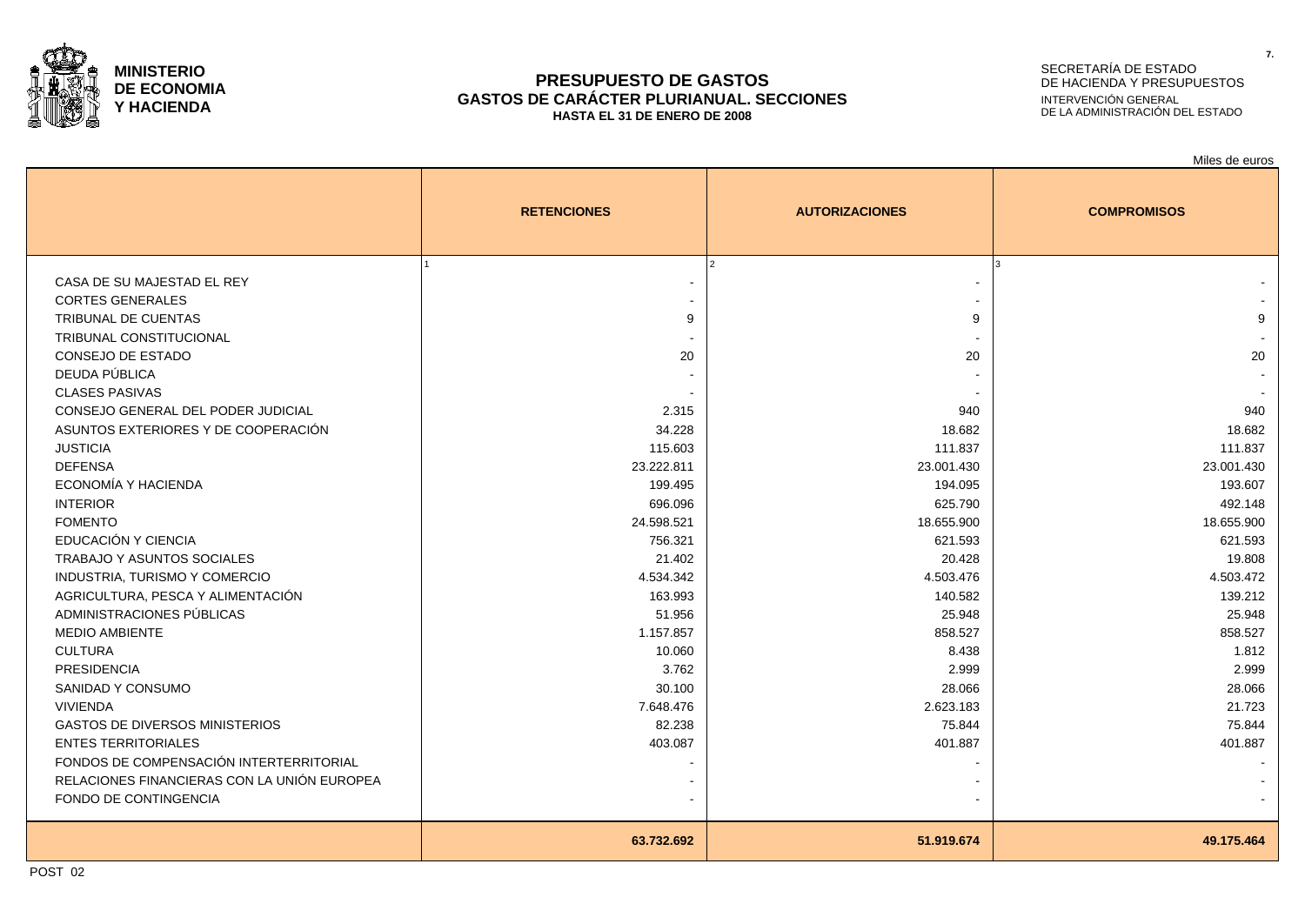

### **PRESUPUESTO DE GASTOS GASTOS DE CARÁCTER PLURIANUAL. CAPÍTULOS HASTA EL 31 DE ENERO DE 2008**

# SECRETARÍA DE ESTADO DE HACIENDA Y PRESUPUESTOS INTERVENCIÓN GENERAL DE LA ADMINISTRACIÓN DEL ESTADO

|                                                 |                    |                       | Miles de euros     |
|-------------------------------------------------|--------------------|-----------------------|--------------------|
|                                                 | <b>RETENCIONES</b> | <b>AUTORIZACIONES</b> | <b>COMPROMISOS</b> |
|                                                 |                    |                       |                    |
| 1. GASTOS DE PERSONAL                           | 6.240              | 5.304                 | 2.867              |
| 2. GASTOS CORRIENTES EN BIENES Y SERVICIOS      | 1.464.952          | 1.199.890             | 1.092.928          |
| 3. GASTOS FINANCIEROS                           | 45.154             | 44.746                | 44.746             |
| 4. TRANSFERENCIAS CORRIENTES                    | 2.177.876          | 2.092.464             | 2.092.464          |
| <b>TOTAL OPERACIONES CORRIENTES</b>             | 3.694.222          | 3.342.404             | 3.233.005          |
| 5. FONDO DE CONTINGENCIA Y OTROS IMPREVISTOS    | $\blacksquare$     |                       |                    |
| TOTAL FONDO DE CONTINGENCIA Y OTROS IMPREVISTOS | $\sim$             |                       |                    |
| <b>6. INVERSIONES REALES</b>                    | 39.267.345         | 33.579.799            | 33.546.448         |
| 7. TRANSFERNCIAS DE CAPITAL                     | 12.493.773         | 7.327.852             | 4.726.392          |
| TOTAL OPERACIONES DE CAPITAL                    | 51.761.118         | 40.907.651            | 38.272.840         |
| <b>TOTAL OPERACIONES NO FINANCIERAS</b>         | 55.455.340         | 44.250.055            | 41.505.845         |
| 8. ACTIVOS FINANCIEROS                          | 8.277.352          | 7.669.619             | 7.669.619          |
| 9. PASIVOS FINANCIEROS                          | $\blacksquare$     |                       |                    |
| <b>TOTAL OPERACIONES FINANCIERAS</b>            | 8.277.352          | 7.669.619             | 7.669.619          |
|                                                 |                    |                       |                    |
|                                                 |                    |                       |                    |
|                                                 | 63.732.692         | 51.919.674            | 49.175.464         |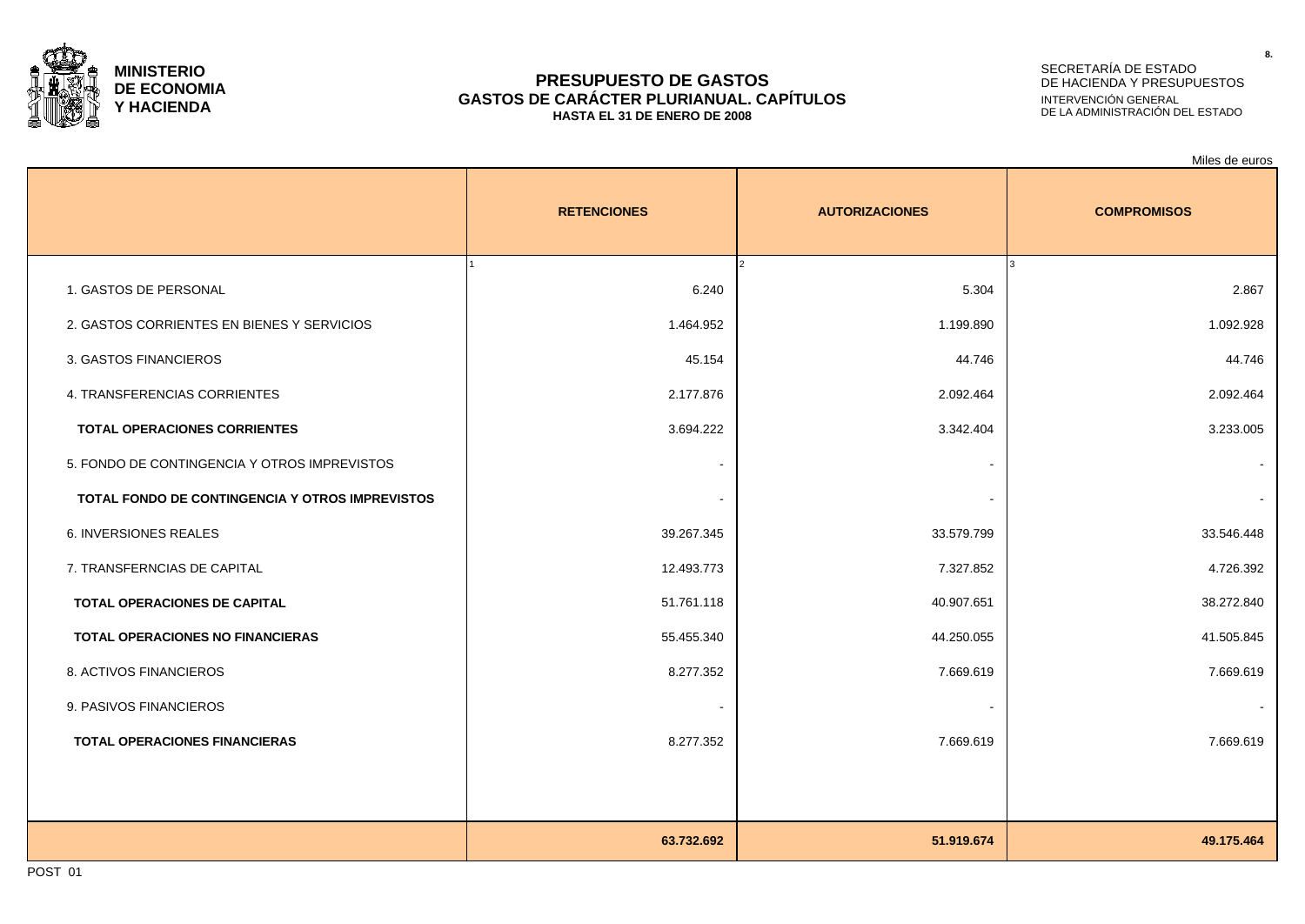

### **PRESUPUESTO DE GASTOS GASTOS DE CARÁCTER PLURIANUAL. EJERCICIO PRESUPUESTARIO HASTA EL 31 DE ENERO DE 2008**

# SECRETARÍA DE ESTADO DE HACIENDA Y PRESUPUESTOS INTERVENCIÓN GENERAL DE LA ADMINISTRACIÓN DEL ESTADO

Miles de euros

| <b>EJERCICIO PRESUPUESTARIO</b> | <b>RETENCIONES</b> | <b>AUTORIZACIONES</b> | <b>COMPROMISOS</b> |  |  |
|---------------------------------|--------------------|-----------------------|--------------------|--|--|
|                                 |                    | $\overline{2}$        |                    |  |  |
| 2009                            | 14.195.014         | 11.562.374            | 11.205.815         |  |  |
| 2010                            | 11.580.689         | 9.447.313             | 9.092.694          |  |  |
| 2011                            | 5.906.500          | 3.317.551             | 3.001.685          |  |  |
| 2012                            | 3.390.641          | 2.273.812             | 1.976.580          |  |  |
| 2013                            | 2.366.502          | 1.981.352             | 1.699.908          |  |  |
| 2014                            | 2.158.452          | 1.800.312             | 1.549.012          |  |  |
| 2015                            | 2.195.373          | 1.867.318             | 1.650.018          |  |  |
| 2016                            | 2.259.291          | 1.947.218             | 1.792.318          |  |  |
| 2017                            | 2.121.670          | 1.853.317             | 1.745.317          |  |  |
| 2018                            | 1.967.979          | 1.721.555             | 1.649.855          |  |  |
| 2019                            | 2.074.447          | 1.854.658             | 1.804.458          |  |  |
| 2020                            | 2.092.301          | 1.898.903             | 1.855.903          |  |  |
| 2021                            | 2.203.545          | 2.032.762             | 1.989.862          |  |  |
| 2022                            | 2.237.682          | 2.091.233             | 2.048.333          |  |  |
| 2023                            | 2.111.603          | 1.965.876             | 1.923.976          |  |  |
| 2024                            | 2.237.731          | 2.091.332             | 2.050.332          |  |  |
| 2025                            | 1.214.193          | 1.067.542             | 1.028.642          |  |  |
| 2026                            | 284.973            | 161.649               | 144.349            |  |  |
| 2027                            | 83.059             | 43.635                | 33.415             |  |  |
| 2028                            | 77.333             | 39.703                | 32.733             |  |  |
| 2029                            | 65.750             | 33.398                | 33.398             |  |  |
| 2030                            | 60.734             | 34.102                | 34.102             |  |  |
| 2031                            | 49.317             | 34.846                | 34.846             |  |  |
| 2032                            | 35.632             | 35.632                | 35.632             |  |  |
| 2033                            | 36.461             | 36.461                | 36.461             |  |  |
| 2034                            | 37.334             | 37.334                | 37.334             |  |  |
| 2035                            | 38.255             | 38.255                | 38.255             |  |  |
| 2036                            | 35.779             | 35.779                | 35.779             |  |  |
| 2037                            | 36.965             | 36.965                | 36.965             |  |  |
| 2038                            | 35.045             | 35.045                | 35.045             |  |  |
| 2039                            | 36.458             | 36.458                | 36.458             |  |  |
| 2040                            | 37.929             | 37.929                | 37.929             |  |  |
| 2041                            | 39.458             | 39.458                | 39.458             |  |  |
| 2042                            | 41.050             | 41.050                | 41.050             |  |  |
| 2043                            | 42.706             | 42.706                | 42.706             |  |  |
| 2044                            | 44.429             | 44.429                | 44.429             |  |  |